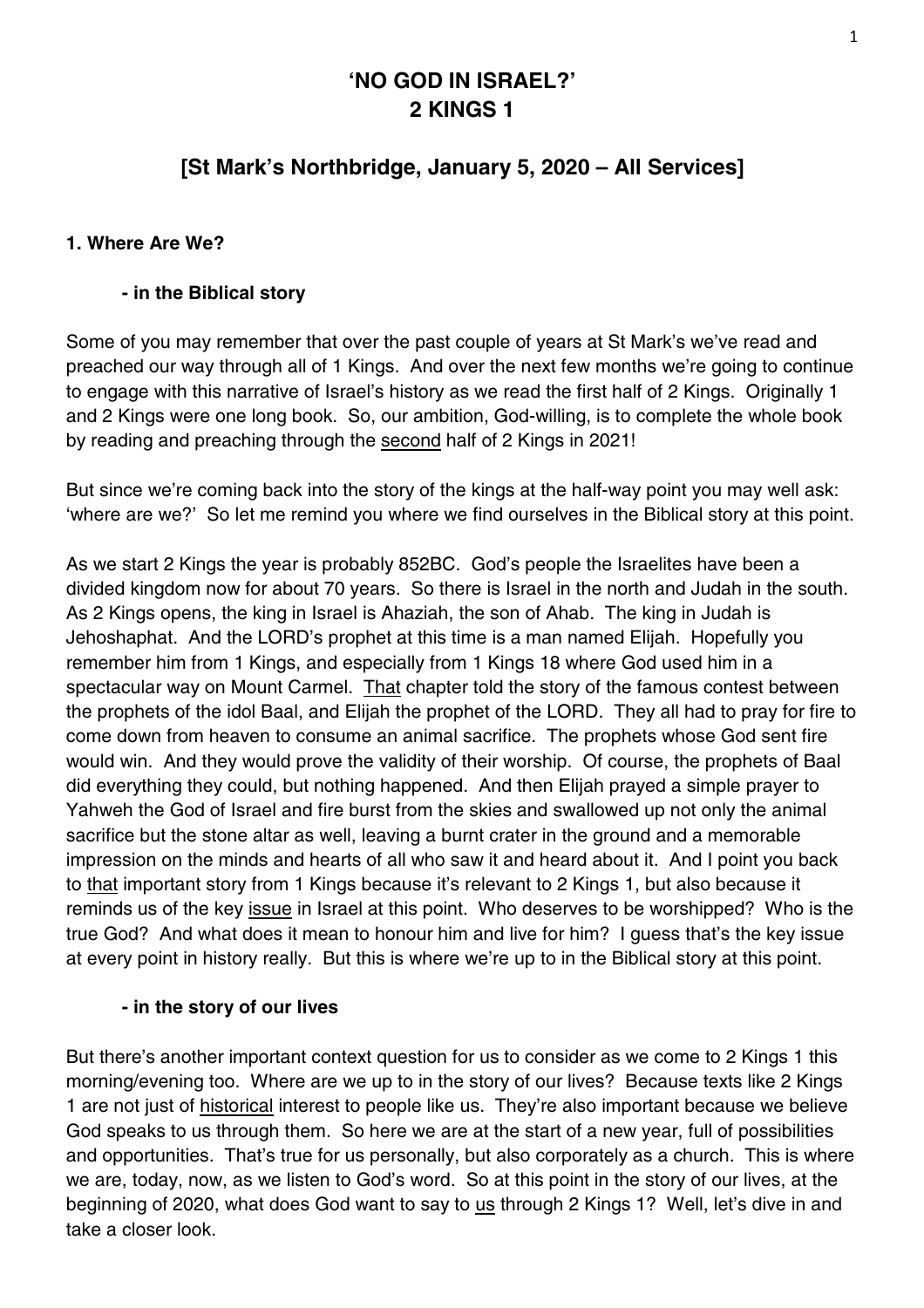### **2. The Story of Ahaziah's Death.**

One of the really striking things about 2 Kings 1 is that it's not so much the story of King Ahaziah's life as it's the story of King Ahaziah's death. And this is because the circumstances surrounding his death say a lot about who he was and what he stood for.

### **- the king's messengers and the King's messenger**

And it starts with Ahaziah falling and injuring himself. Clearly his injuries were quite severe and Ahaziah wasn't sure whether he would survive. So his first instinct is to send messengers to a place called Ekron to consult the deity there known as Baal-Zebub! Ekron was in Philistine territory, and Ahaziah wants to ask this so-called Philistine "god" to tell him whether he's going to recover from his injuries or not. And the fact that this was his first instinct tells you a lot about his spiritual loyalties. And this wasn't just a moment of religious eccentricity on his part. Like his father Ahab before him, this was Ahaziah's settled pattern- ignoring the one true God and giving his devotion to the idols of the nations around him. Listen again to the last two verses of 1 Kings which summarise his life. 1 Kings 22:52.

### [Read 1 Kings 22:52-53]

So Ahaziah's messengers set off for Ekron. But they are interrupted in their journey by the prophet Elijah. And Elijah comes to them with a message from the LORD. But it's not a message he's made up. It's a message he himself received- from the LORD's angel. And my first point on your outlines under heading number 2 is deliberately expressed to capture the contrast that 2 Kings 1 offers us here. King Ahaziah has sent his messengers, but there's another king in this story too. The King of Heaven- God himself. And he has messengers as well- his angels. And king Ahaziah may send his messengers on an errand, but if the capital "K" king sends his messenger to Elijah, then the king's lackeys may find their journey doesn't go the way they expected. And that's what happens here. Elijah stops them in their tracks with the LORD's verdict. God has an answer to the king's question about his survival chances. They're zero. He won't survive. He'll never get up again from his bed. He'll die.

But that's not all the LORD wants to say. He also wants to ask Ahaziah's messengers why on earth they were travelling all the way to Ekron with the king's question when the God of Israel is right here, and, in fact, he's the only one who can actually answer it. Listen to the forceful way this rhetorical question is given to Elijah in verse 3.

### [Read 1:3]

Well, Ahaziah's messengers figure they've now got the answer to the king's question, even if it came from unexpected quarters. So, they go back to the king with the message Elijah gave them. Verse 5.

### [Read 1:5-6]

Ahaziah is well aware of Elijah's reputation as a rabble-rouser in Israel so he asks a few questions to work out who it was that stopped his messengers in their tracks. And he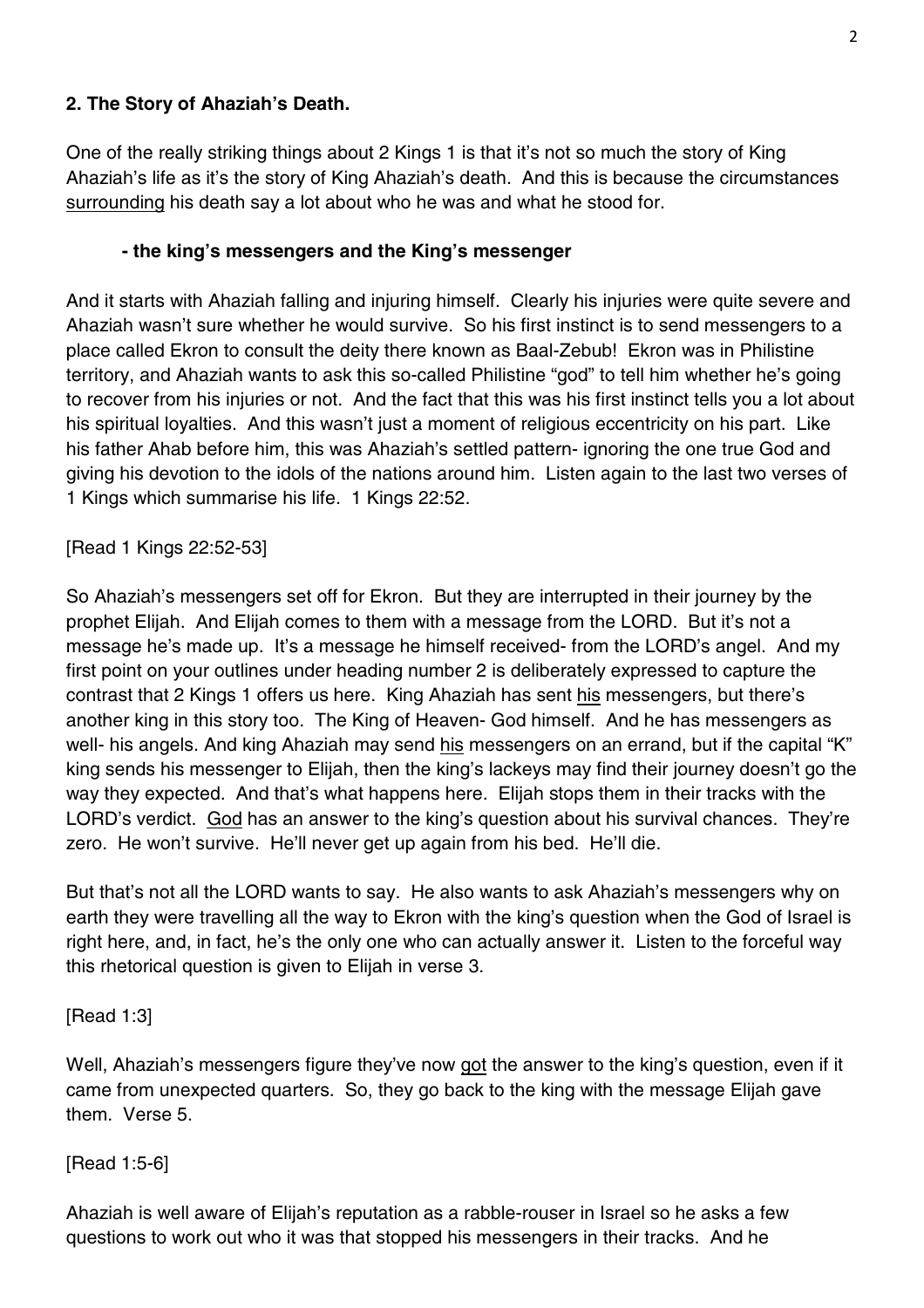establishes that it was indeed the Elijah the Tishbite. And again, it doesn't take him long to work out what he wants to do next.

## **- the king's display of "power" and the King's display of power**

Basically he decides to find Elijah and threaten him. It's hard to know what he hoped the outcome of this would be. Did he expect Elijah to change his prophecy? Did he just want to kill Elijah and get him out of his hair once and for all? We can't be sure, but what's absolutely clear is that he wanted to flex his muscles. From his sick-bed mind you, he wanted to display his "power".

So, he sends fifty soldiers and their captain to Elijah who was sitting on the top of a hill- perhaps anticipating this very reaction. Clearly the king wasn't just looking for some further advice from Elijah and he clearly wasn't just inviting him over for a cup of coffee. When you send fifty armed soldiers to look for one guy, I think you're making it pretty clear your intentions are a little less than peaceable. And when they get there they simply tell Elijah that the king wants him to come down. Elijah replies in verse 10 in the way God had no doubt told him to.

### [Read 1:10a]

Elijah points out, of course, the irony of the captain addressing him as a 'man of God'. If the king really thought he was a man of God than presumably he wouldn't have sent his messengers to Ekron in search of Baal-Zebub. So the LORD sees here another opportunity to demonstrate that Elijah really is a man of God, a true prophet, and that the God he serves is real and true. The end of verse 10 simply says this: 'Then fire fell from heaven and consumed the captain and his men'.

Well, King Ahaziah simply repeats the dose in verse 11 and sends another captain with his team of fifty soldiers. And exactly the same thing happens. The end of verse 12 is almost identical to the end of verse 10 but it also underlines where the fire comes from. Verse 12: 'Then the fire of God fell from heaven and consumed him and his fifty men'.

Does that ring any bells for you? Fire coming down from heaven? Fire coming from the God who has been ignored and rejected and who wants to prove himself so people can see that he's real and true? Of course. Mount Carmel. The similarities are impossible to miss. King Ahaziah would have heard the stories of what had happened on Mount Carmel just a few years previously. It's not impossible he was even there to see it. But he has despised the lesson that event contained. He has not recognised or honoured the LORD who alone was powerful to send fire. Which is why God has to repeat himself here. King Ahaziah looks to display his socalled power through his soldiers. And God, the capital K king responds by displaying his power with fire- his real and true power.

### **- the captain who seeks mercy**

But, of course, arrogant and stubborn men like Ahaziah are notoriously slow to learn. So he sends a third captain and a third group of soldiers. But by this stage it's no secret what happened to the first two units of soldiers. The barracks are awash with the news. So the third captain who goes out refuses to obey King Ahaziah's orders. Instead, he recognises that there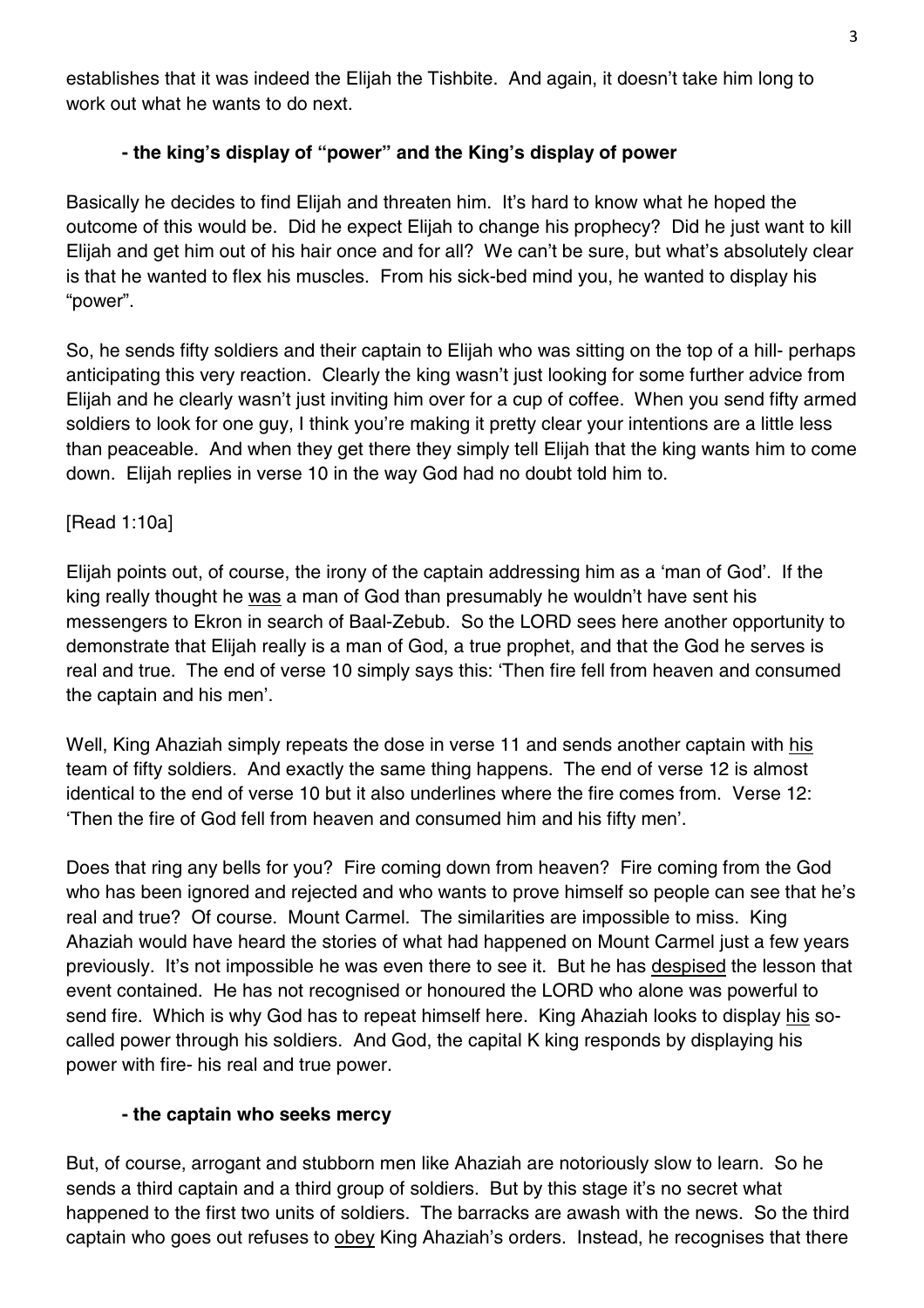is a king ruling these events whose power **outstrips** Ahaziah's by a long, long way. He doesn't come to the foot of Elijah's mountain and repeat the king's threat. Instead, he pleads for mercy for himself and for his men.

And verse 15 tells us that once again the angel of the LORD speaks to Elijah and tells him how he must respond. Once again we're being shown the source here. Just as the fire fell from heaven, so does this mercy. The captain and his men are saved. And not because Elijah is kind, but by divine intervention- literally.

## **- the final word**

So, no fire falls this time. Instead, Elijah comes down the mountain and goes with the captain of the soldiers to see the king. This time, Elijah will deliver his message personally. And we now hear this message for the third time in the chapter. The emphasis on this in 2 Kings 1 is hard to miss. Verse 16.

[Read 1:16]

But that wasn't actually the last word. The last word of this story is in verse 17. And it's written in an unnervingly matter-of-fact way.

[Read 1:17]

The LORD has the final word here. But not by speaking. He has the final word by bringing what he has spoken to pass. As he always does.

# **3. A Story for People Who Ignore God.**

Well, how does God speak to us today through this story? What I want to suggest to you this morning/evening is that there is in this chapter both a word for the world and a word for the church. This is both a story for people who ignore God, and a story for those who know God. So let me take a few minutes to explain what I mean. Firstly, three ways in which this is a story for people who ignore God.

### **- ignorance is foolish**

And to begin with I hope you haven't missed that this is a story about the foolishness of ignoring God. This kind of deliberate ignorance is just dumb. Certainly it was in Ahaziah's case. He's sending messengers to far-off Ekron to get advice from a so-called "god" whose purported powers are so limited that you do have to travel to where he is to engage with him. But if Ahaziah had taken the time to get to know the God of his ancestors he would've known that he's a God who can be consulted wherever you are because he's not confined by space or time; he would've also known that he's not only a God who can tell the future but who can change it. The God of Ahaziah's people was, in fact, a God of such great power that, had he called out to him for help, he could've actually been healed of his injuries.

Ahaziah reminds us that it's always foolish to bank on a falsehood. But it's even more foolish when the obvious alternative is so much better! So 2 Kings 1 speaks to our world today and it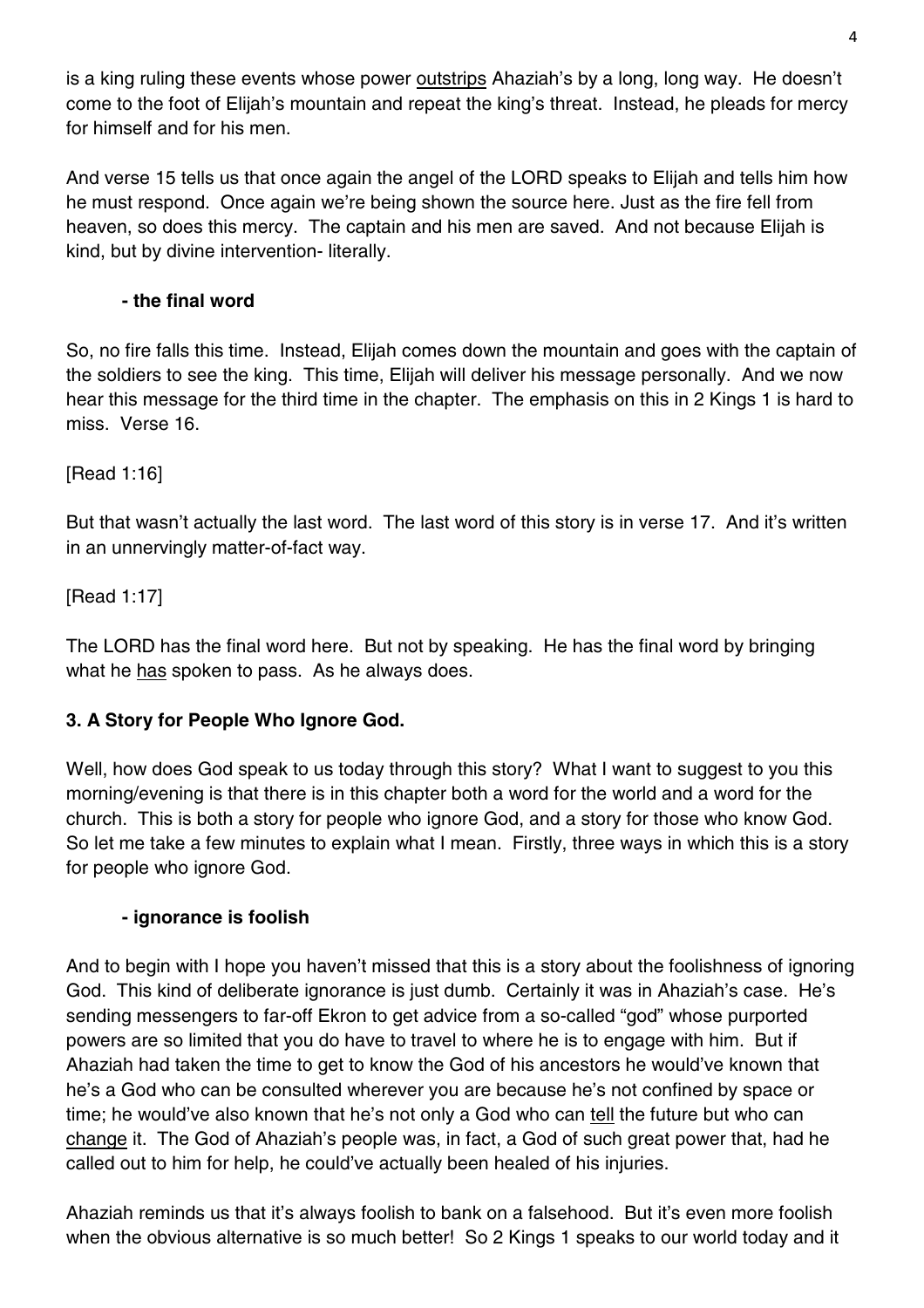reminds us that banking on false paths is dumb. Perhaps especially in the face of mortality and death. And it's ultimately foolish because the obvious alternative is so much better. Jesus is the resurrection and the life! Many in our world today are putting their hope in other so-called "gods" or in false paths to God. Many in our world today, even in the face of mortality and death, are running in all sorts of directions for guidance, help, and comfort. When Jesus, who conquered death, is right here.

And I can't help but think that God would look on the people of Sydney today and say something like what he said to Ahaziah. Is it because there's no God in Sydney that you're consulting fortune tellers and reading your star sign? Is it because there's no God in Sydney that you've decided science is the repository of all truth? Is it because there's no God in Sydney that you find Buddhism so attractive? Is it because there's no God in Sydney that you're trusting the medical profession to know how to prolong your life and keep you well? Is it because there's no God in Sydney that you're running your own race, and building your own security, and banking on the fact that the decent life you're leading will get you into heaven?

This rhetorical question, which rings out three times in this chapter, echoes down through history to this day, and it makes a compelling point. It's a point about the foolishness of ignoring the God who is there, the God who is real and true, the God who is powerful, and the God who has made a way for people to enter heaven and live forever.

### **- ignorance will end**

But secondly, of course, this chapter is also a reminder to us and to our world that ignorance of God never lasts. It always comes to an end. God brings it to an end. People can only ignore God for so long. Ultimately he will impress his reality and truth on everyone. That was Ahaziah's experience here. God had the last word. He showed up to reveal himself to Ahaziah unmistakeably. And to judge him.

This is a chapter about how God is intolerant of idolatry and will ultimately prove that intolerance. This is certainly not a popular message in our world today, is it? As one writer on these verses puts it: 'The suave, self-appointed connoisseurs of religious taste in our time will be aghast if they ever happen on this story'<sup>1</sup>. But it's true. One day, the Christ who died but who rose again will be seen and acknowledged by all. One day every knee will bow and every tongue will confess that he is Lord. On that day there will be no ignorance of God anywhere to be found.

### **- there is mercy for those who seek it**

But the third thing this chapter says to our world today is that there is mercy for those who seek it. The third captain of the soldiers in this chapter is a very important character in the story. He models for us the very best way to approach God. He chooses not to ignore God's reality and God's truth, he chooses to acknowledge that Elijah really is a man of God, and asks God to be kind to him. And God is. His wrath is turned away. His life is spared.

 $^1$  Dale Ralph Davis commentary- p.16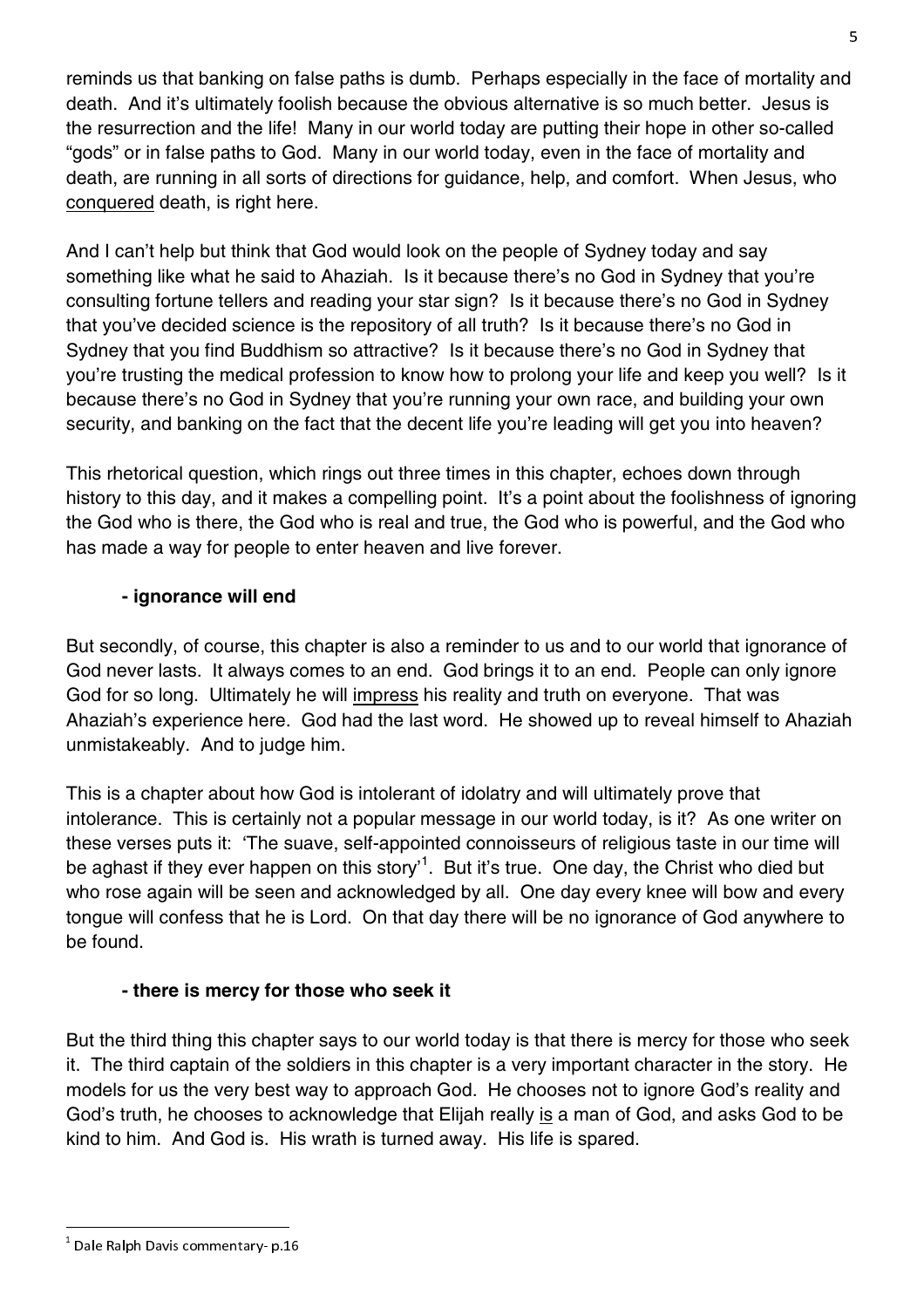And so it is today. Those who choose to stop ignoring God's reality, God's truth, God's son, and those who start listening to God's messengers, and those who ask God to be kind to them, they find that he is. His wrath is turned away. In its place God's grace flows. His grace through Jesus Christ. There is an alternative to ignoring God. And it's full of wisdom. And if you're here today/tonight and you know you've been ignoring God, then allow this chapter to assure you of how good it will be if you change course. There is mercy for those who seek it.

This is God's message for our world. It's not a message unique to 2 Kings 1 in any way. But it's a message which this chapter brings into sharp focus.

## **4. A Story for People Who Know God.**

But what about the church? What does God say to us through this chapter? Well, let me finish with two implications of 2 Kings 1 for those who do know God.

### **- don't give in to fear**

And the first implication of this chapter for us is that we mustn't give in to fear. Surely this is what Elijah teaches us here. Having sent God's message through to king Ahaziah, Elijah then heads to the top of his hill awaiting a hostile reaction. And as we've seen, Ahaziah did not disappoint. And when a delegation of 50 armed soldiers comes to find you, it'd be reasonable to be pretty scared wouldn't it? And maybe Elijah was fearful. But we know he didn't give in to fear. We know he trusted in God. And we also know that that trust was well placed. Because God defended him. His judgement upon those first two groups of soldiers was simultaneously his protection of his prophet. He vindicates his servant. And the Scriptures promise us that, in the end, God will always do that. He will vindicate those who are faithful to him and who speak up for him. And as we begin this new year, filled with opportunities for us to speak up for Jesus, filled with the prospect of us declaring God's message to a world that may or may not want to hear it, Elijah's example invites us to be brave. He encourages us not to give in to fear, but to be unashamed of the gospel. As we read in 1 Peter 3: '"Do not fear their threats; no not be frightened." But in your hearts revere Christ as Lord. Always be prepared to give an answer to everyone who asks you to give the reason for the hope you have.' And if you're looking for a good new year's resolution there's one right there. Throughout 2020- fearless testimony to the Lord Jesus and the hope we have in him.

### **- count your blessings**

But secondly and finally today/tonight, count your blessings. Because the nagging rhetorical question of 2 Kings 1 is the message God had for Ahaziah. Is it because there's no God in Israel that you are going off to consult Baal-Zebub? And we've been reminded this morning/evening that God may well have the same sharp question for the people of Sydney. Is it because there's no God in Sydney that you're chasing after so many foolish alternatives? And what God was saying to Ahaziah is that he was looking in his neighbour's backyard when something much better was already in his. And what this chapter is saying to the people of Sydney is that they're looking in all the wrong places when something far better than what they seek is right in front of their noses.